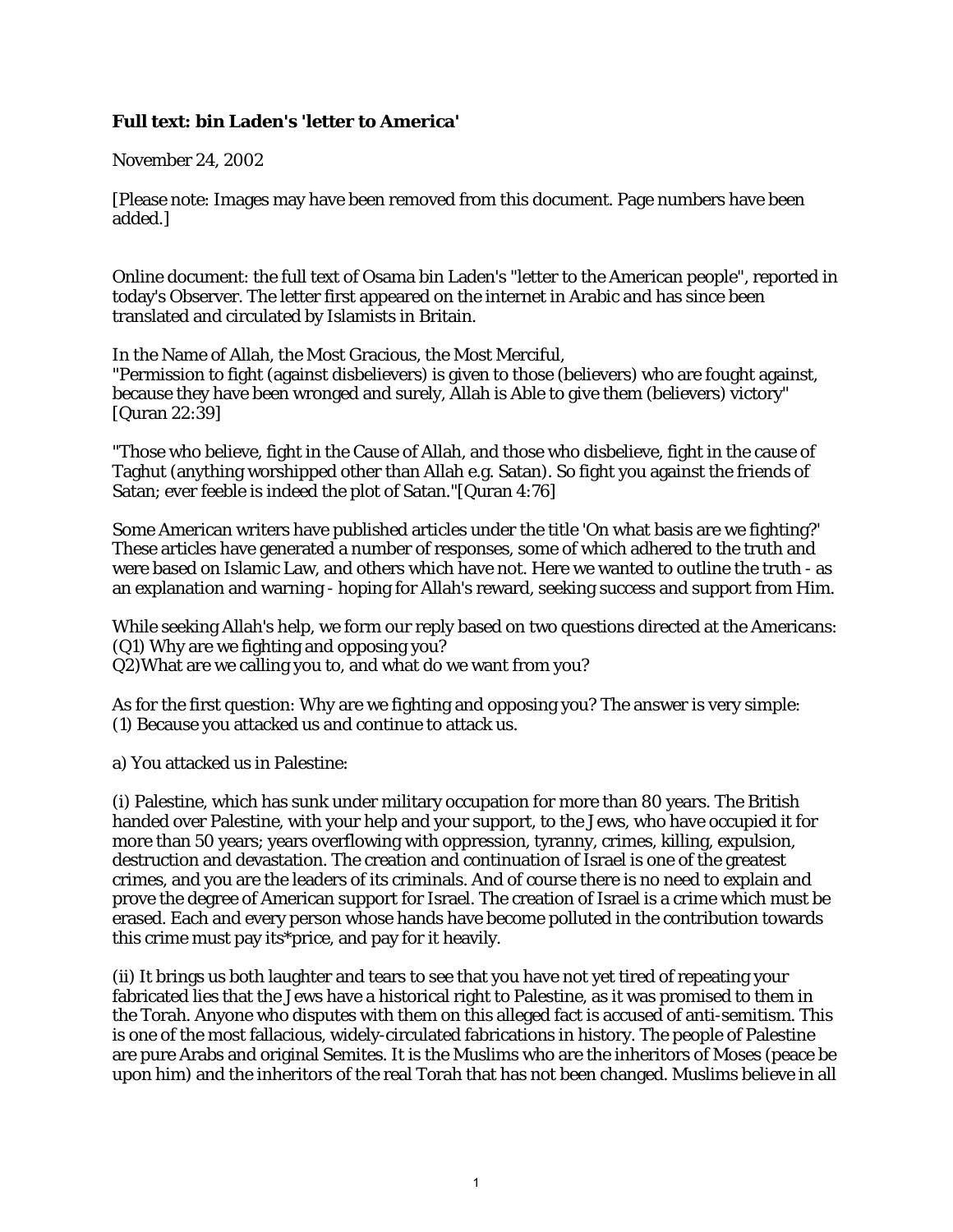of the Prophets, including Abraham, Moses, Jesus and Muhammad, peace and blessings of Allah be upon them all. If the followers of Moses have been promised a right to Palestine in the Torah, then the Muslims are the most worthy nation of this.

When the Muslims conquered Palestine and drove out the Romans, Palestine and Jerusalem returned to Islaam, the religion of all the Prophets peace be upon them. Therefore, the call to a historical right to Palestine cannot be raised against the Islamic Ummah that believes in all the Prophets of Allah (peace and blessings be upon them) - and we make no distinction between them.

(iii) The blood pouring out of Palestine must be equally revenged. You must know that the Palestinians do not cry alone; their women are not widowed alone; their sons are not orphaned alone.

(b) You attacked us in Somalia; you supported the Russian atrocities against us in Chechnya, the Indian oppression against us in Kashmir, and the Jewish aggression against us in Lebanon.

(c) Under your supervision, consent and orders, the governments of our countries which act as your agents, attack us on a daily basis;

(i) These governments prevent our people from establishing the Islamic Shariah, using violence and lies to do so.

(ii) These governments give us a taste of humiliation, and places us in a large prison of fear and subdual.

(iii) These governments steal our Ummah's wealth and sell them to you at a paltry price.

(iv) These governments have surrendered to the Jews, and handed them most of Palestine, acknowledging the existence of their state over the dismembered limbs of their own people.

(v) The removal of these governments is an obligation upon us, and a necessary step to free the Ummah, to make the Shariah the supreme law and to regain Palestine. And our fight against these governments is not separate from out fight against you.

(d) You steal our wealth and oil at paltry prices because of you international influence and military threats. This theft is indeed the biggest theft ever witnessed by mankind in the history of the world.

(e) Your forces occupy our countries; you spread your military bases throughout them; you corrupt our lands, and you besiege our sanctities, to protect the security of the Jews and to ensure the continuity of your pillage of our treasures.

(f) You have starved the Muslims of Iraq, where children die every day. It is a wonder that more than 1.5 million Iraqi children have died as a result of your sanctions, and you did not show concern. Yet when 3000 of your people died, the entire world rises and has not yet sat down.

(g) You have supported the Jews in their idea that Jerusalem is their eternal capital, and agreed to move your embassy there. With your help and under your protection, the Israelis are planning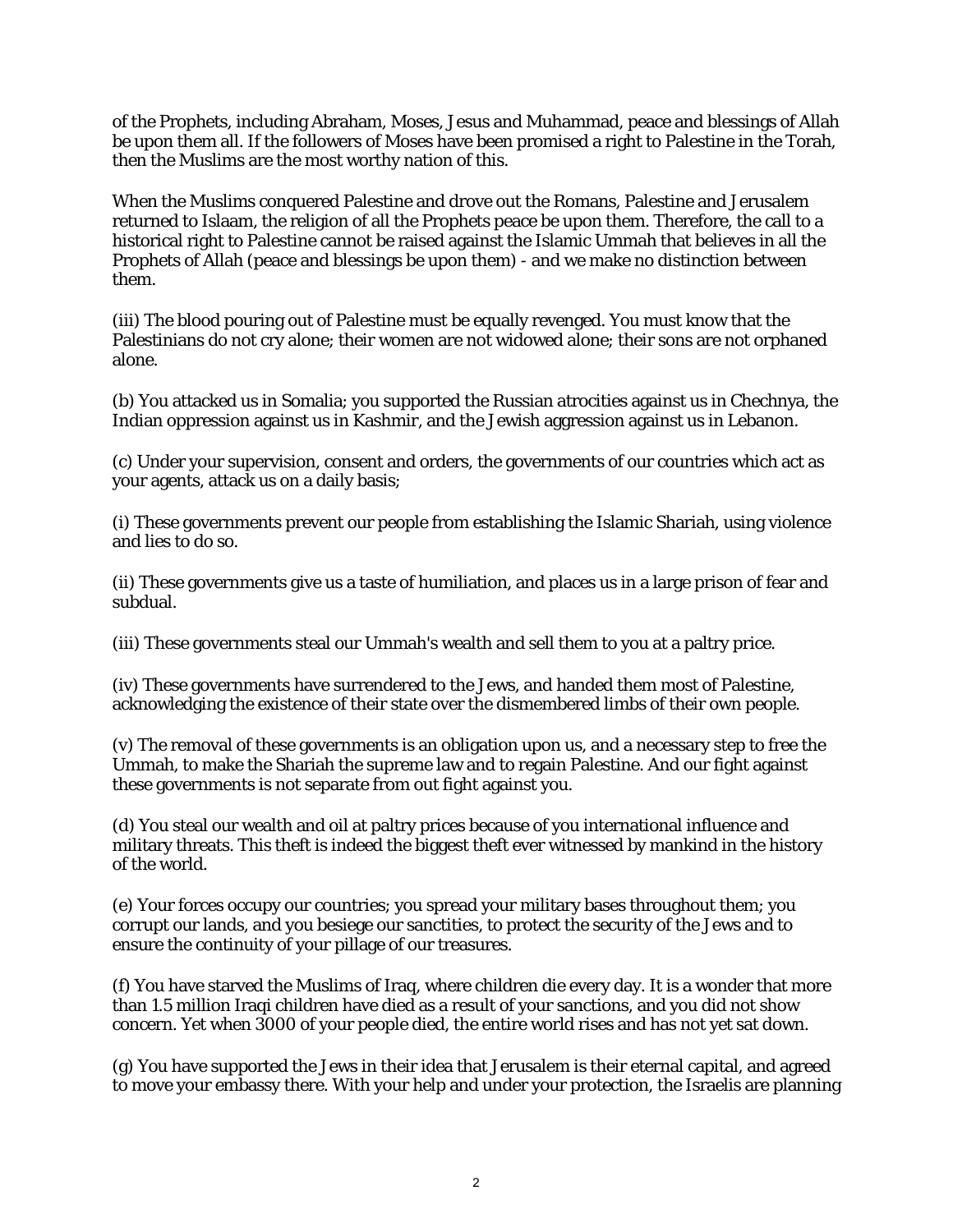to destroy the Al-Aqsa mosque. Under the protection of your weapons, Sharon entered the Al-Aqsa mosque, to pollute it as a preparation to capture and destroy it.

(2) These tragedies and calamities are only a few examples of your oppression and aggression against us. It is commanded by our religion and intellect that the oppressed have a right to return the aggression. Do not await anything from us but Jihad, resistance and revenge. Is it in any way rational to expect that after America has attacked us for more than half a century, that we will then leave her to live in security and peace?!!

(3) You may then dispute that all the above does not justify aggression against civilians, for crimes they did not commit and offenses in which they did not partake:

(a) This argument contradicts your continuous repetition that America is the land of freedom, and its leaders in this world. Therefore, the American people are the ones who choose their government by way of their own free will; a choice which stems from their agreement to its policies. Thus the American people have chosen, consented to, and affirmed their support for the Israeli oppression of the Palestinians, the occupation and usurpation of their land, and its continuous killing, torture, punishment and expulsion of the Palestinians. The American people have the ability and choice to refuse the policies of their Government and even to change it if they want.

(b) The American people are the ones who pay the taxes which fund the planes that bomb us in Afghanistan, the tanks that strike and destroy our homes in Palestine, the armies which occupy our lands in the Arabian Gulf, and the fleets which ensure the blockade of Iraq. These tax dollars are given to Israel for it to continue to attack us and penetrate our lands. So the American people are the ones who fund the attacks against us, and they are the ones who oversee the expenditure of these monies in the way they wish, through their elected candidates.

(c) Also the American army is part of the American people. It is this very same people who are shamelessly helping the Jews fight against us.

(d) The American people are the ones who employ both their men and their women in the American Forces which attack us.

(e) This is why the American people cannot be not innocent of all the crimes committed by the Americans and Jews against us.

(f) Allah, the Almighty, legislated the permission and the option to take revenge. Thus, if we are attacked, then we have the right to attack back. Whoever has destroyed our villages and towns, then we have the right to destroy their villages and towns. Whoever has stolen our wealth, then we have the right to destroy their economy. And whoever has killed our civilians, then we have the right to kill theirs.

The American Government and press still refuses to answer the question:

Why did they attack us in New York and Washington?

If Sharon is a man of peace in the eyes of Bush, then we are also men of peace!!! America does not understand the language of manners and principles, so we are addressing it using the language it understands.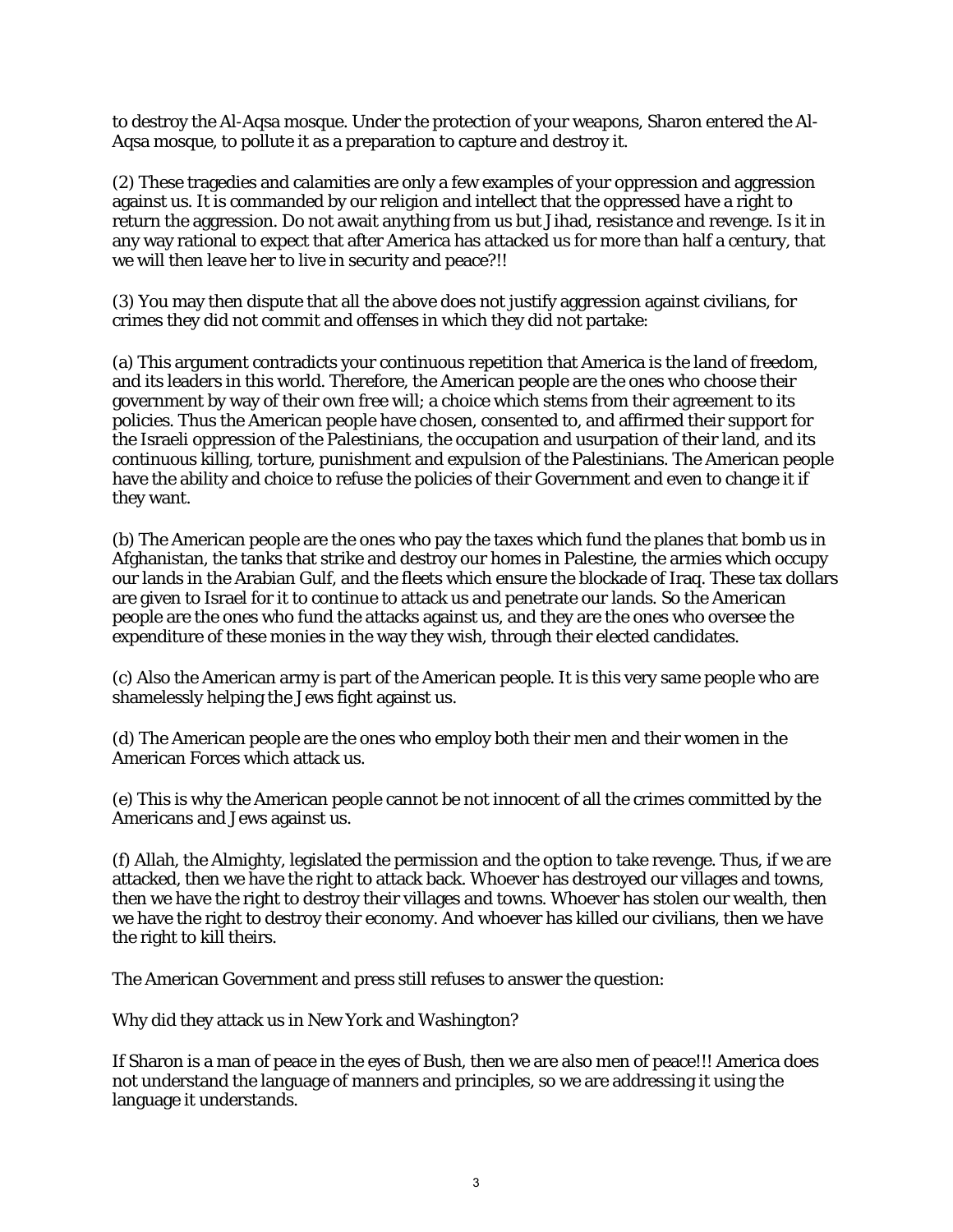(Q2) As for the second question that we want to answer: What are we calling you to, and what do we want from you?

(1) The first thing that we are calling you to is Islam.

(a) The religion of the Unification of God; of freedom from associating partners with Him, and rejection of this; of complete love of Him, the Exalted; of complete submission to His Laws; and of the discarding of all the opinions, orders, theories and religions which contradict with the religion He sent down to His Prophet Muhammad (peace be upon him). Islam is the religion of all the prophets, and makes no distinction between them - peace be upon them all.

It is to this religion that we call you; the seal of all the previous religions. It is the religion of Unification of God, sincerity, the best of manners, righteousness, mercy, honour, purity, and piety. It is the religion of showing kindness to others, establishing justice between them, granting them their rights, and defending the oppressed and the persecuted. It is the religion of enjoining the good and forbidding the evil with the hand, tongue and heart. It is the religion of Jihad in the way of Allah so that Allah's Word and religion reign Supreme. And it is the religion of unity and agreement on the obedience to Allah, and total equality between all people, without regarding their colour, sex, or language.

(b) It is the religion whose book - the Quran - will remained preserved and unchanged, after the other Divine books and messages have been changed. The Quran is the miracle until the Day of Judgment. Allah has challenged anyone to bring a book like the Quran or even ten verses like it.

(2) The second thing we call you to, is to stop your oppression, lies, immorality and debauchery that has spread among you.

(a) We call you to be a people of manners, principles, honour, and purity; to reject the immoral acts of fornication, homosexuality, intoxicants, gambling's, and trading with interest.

We call you to all of this that you may be freed from that which you have become caught up in; that you may be freed from the deceptive lies that you are a great nation, that your leaders spread amongst you to conceal from you the despicable state to which you have reached.

(b) It is saddening to tell you that you are the worst civilization witnessed by the history of mankind:

(i) You are the nation who, rather than ruling by the Shariah of Allah in its Constitution and Laws, choose to invent your own laws as you will and desire. You separate religion from your policies, contradicting the pure nature which affirms Absolute Authority to the Lord and your Creator. You flee from the embarrassing question posed to you: How is it possible for Allah the Almighty to create His creation, grant them power over all the creatures and land, grant them all the amenities of life, and then deny them that which they are most in need of: knowledge of the laws which govern their lives?

(ii) You are the nation that permits Usury, which has been forbidden by all the religions. Yet you build your economy and investments on Usury. As a result of this, in all its different forms and guises, the Jews have taken control of your economy, through which they have then taken control of your media, and now control all aspects of your life making you their servants and achieving their aims at your expense; precisely what Benjamin Franklin warned you against.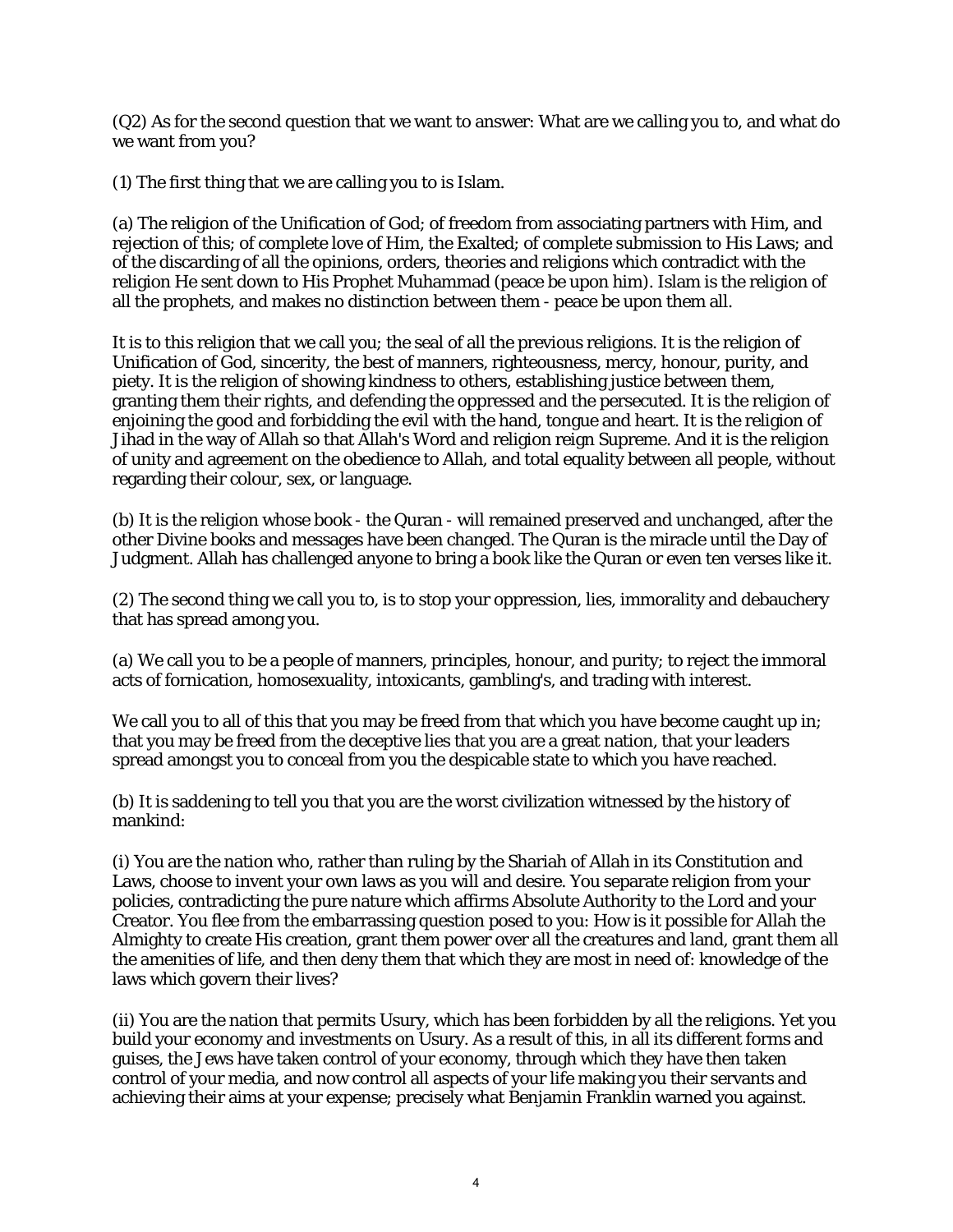(iii) You are a nation that permits the production, trading and usage of intoxicants. You also permit drugs, and only forbid the trade of them, even though your nation is the largest consumer of them.

(iv) You are a nation that permits acts of immorality, and you consider them to be pillars of personal freedom. You have continued to sink down this abyss from level to level until incest has spread amongst you, in the face of which neither your sense of honour nor your laws object.

Who can forget your President Clinton's immoral acts committed in the official Oval office? After that you did not even bring him to account, other than that he 'made a mistake', after which everything passed with no punishment. Is there a worse kind of event for which your name will go down in history and remembered by nations?

(v) You are a nation that permits gambling in its all forms. The companies practice this as well, resulting in the investments becoming active and the criminals becoming rich.

(vi) You are a nation that exploits women like consumer products or advertising tools calling upon customers to purchase them. You use women to serve passengers, visitors, and strangers to increase your profit margins. You then rant that you support the liberation of women.

(vii) You are a nation that practices the trade of sex in all its forms, directly and indirectly. Giant corporations and establishments are established on this, under the name of art, entertainment, tourism and freedom, and other deceptive names you attribute to it.

(viii) And because of all this, you have been described in history as a nation that spreads diseases that were unknown to man in the past. Go ahead and boast to the nations of man, that you brought them AIDS as a Satanic American Invention.

(xi) You have destroyed nature with your industrial waste and gases more than any other nation in history. Despite this, you refuse to sign the Kyoto agreement so that you can secure the profit of your greedy companies and\*industries.

(x) Your law is the law of the rich and wealthy people, who hold sway in their political parties, and fund their election campaigns with their gifts. Behind them stand the Jews, who control your policies, media and economy.

(xi) That which you are singled out for in the history of mankind, is that you have used your force to destroy mankind more than any other nation in history; not to defend principles and values, but to hasten to secure your interests and profits. You who dropped a nuclear bomb on Japan, even though Japan was ready to negotiate an end to the war. How many acts of oppression, tyranny and injustice have you carried out, O callers to freedom?

(xii) Let us not forget one of your major characteristics: your duality in both manners and values; your hypocrisy in manners and principles. All\*manners, principles and values have two scales: one for you and one for the others.

(a)The freedom and democracy that you call to is for yourselves and for white race only; as for the rest of the world, you impose upon them your monstrous, destructive policies and Governments, which you call the 'American friends'. Yet you prevent them from establishing democracies. When the Islamic party in Algeria wanted to practice democracy and they won the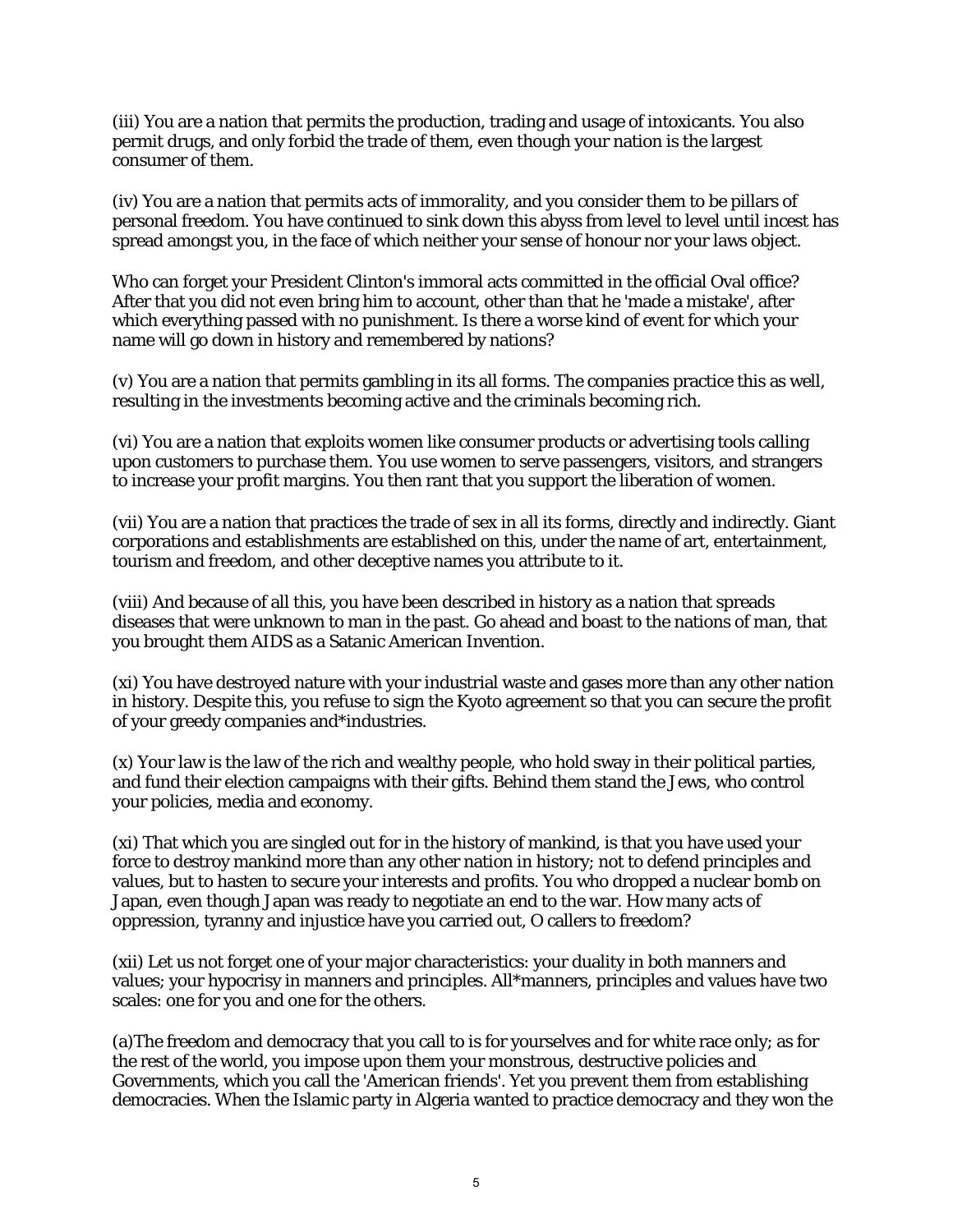election, you unleashed your agents in the Algerian army onto them, and to attack them with tanks and guns, to imprison them and torture them - a new lesson from the 'American book of democracy'!!!

(b)Your policy on prohibiting and forcibly removing weapons of mass destruction to ensure world peace: it only applies to those countries which you do not permit to possess such weapons. As for the countries you consent to, such as Israel, then they are allowed to keep and use such weapons to defend their security. Anyone else who you suspect might be manufacturing or keeping these kinds of weapons, you call them criminals and you take military action against them.

(c)You are the last ones to respect the resolutions and policies of International Law, yet you claim to want to selectively punish anyone else who does the same. Israel has for more than 50 years been pushing UN resolutions and rules against the wall with the full support of America.

(d)As for the war criminals which you censure and form criminal courts for - you shamelessly ask that your own are granted immunity!! However, history will not forget the war crimes that you committed against the Muslims and the rest of the world; those you have killed in Japan, Afghanistan, Somalia, Lebanon and Iraq will remain a shame that you will never be able to escape. It will suffice to remind you of your latest war crimes in Afghanistan, in which densely populated innocent civilian villages were destroyed, bombs were dropped on mosques causing the roof of the mosque to come crashing down on the heads of the Muslims praying inside. You are the ones who broke the agreement with the Mujahideen when they left Qunduz, bombing them in Jangi fort, and killing more than 1,000 of your prisoners through suffocation and thirst. Allah alone knows how many people have died by torture at the hands of you and your agents. Your planes remain in the Afghan skies, looking for anyone remotely suspicious.

(e)You have claimed to be the vanguards of Human Rights, and your Ministry of Foreign affairs issues annual reports containing statistics of those countries that violate any Human Rights. However, all these things vanished when the Mujahideen hit you, and you then implemented the methods of the same documented governments that you used to curse. In America, you captured thousands the Muslims and Arabs, took them into custody with neither reason, court trial, nor even disclosing their names. You issued newer, harsher laws.

What happens in Guatanamo is a historical embarrassment to America and its values, and it screams into your faces - you hypocrites, "What is the value of your signature on any agreement or treaty?"

(3) What we call you to thirdly is to take an honest stance with yourselves - and I doubt you will do so - to discover that you are a nation without principles or manners, and that the values and principles to you are something which you merely demand from others, not that which you yourself must adhere to.

(4) We also advise you to stop supporting Israel, and to end your support of the Indians in Kashmir, the Russians against the Chechens and to also cease supporting the Manila Government against the Muslims in Southern Philippines.

(5) We also advise you to pack your luggage and get out of our lands. We desire for your goodness, guidance, and righteousness, so do not force us to send you back as cargo in coffins.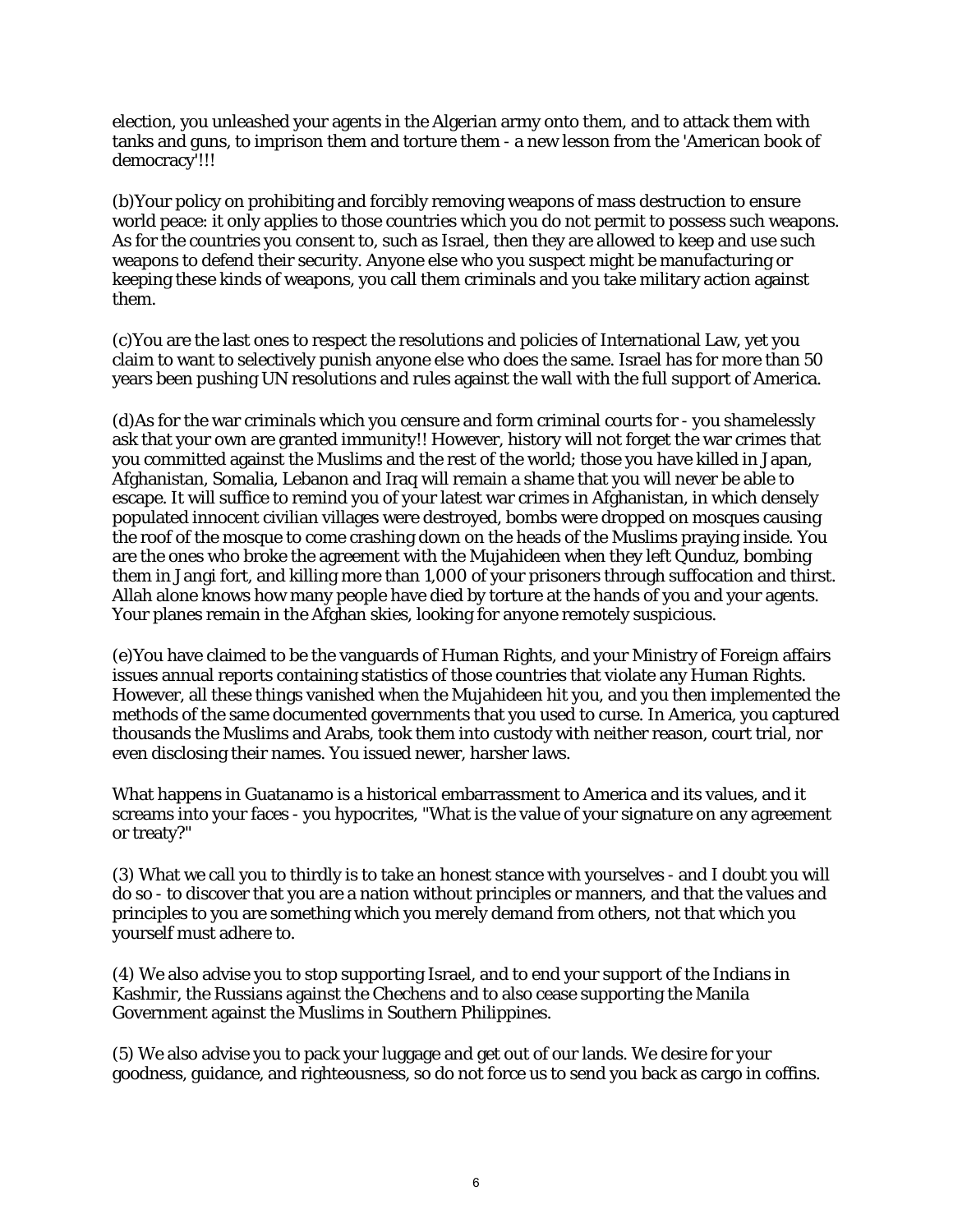(6) Sixthly, we call upon you to end your support of the corrupt leaders in our countries. Do not interfere in our politics and method of education. Leave us alone, or else expect us in New York and Washington.

(7) We also call you to deal with us and interact with us on the basis of mutual interests and benefits, rather than the policies of sub dual, theft and occupation, and not to continue your policy of supporting the Jews because this will result in more disasters for you.

If you fail to respond to all these conditions, then prepare for fight with the Islamic Nation. The Nation of Monotheism, that puts complete trust on Allah and fears none other than Him. The Nation which is addressed by its Quran with the words: "Do you fear them? Allah has more right that you should fear Him if you are believers. Fight against them so that Allah will punish them by your hands and disgrace them and give you victory over them and heal the breasts of believing people. And remove the anger of their (believers') hearts. Allah accepts the repentance of whom He wills. Allah is All-Knowing, All-Wise." [Quran9:13-1]

The Nation of honour and respect:

"But honour, power and glory belong to Allah, and to His Messenger (Muhammad- peace be upon him) and to the believers." [Quran 63:8]

"So do not become weak (against your enemy), nor be sad, and you will be\*superior ( in victory )if you are indeed (true) believers" [Quran 3:139]

The Nation of Martyrdom; the Nation that desires death more than you desire life:

"Think not of those who are killed in the way of Allah as dead. Nay, they are alive with their Lord, and they are being provided for. They rejoice in what Allah has bestowed upon them from His bounty and rejoice for the sake of those who have not yet joined them, but are left behind (not yet martyred) that on them no fear shall come, nor shall they grieve. They rejoice in a grace and a bounty from Allah, and that Allah will not waste the reward of the believers." [Quran 3:169-171]

The Nation of victory and success that Allah has promised:

"It is He Who has sent His Messenger (Muhammad peace be upon him) with guidance and the religion of truth (Islam), to make it victorious over all other religions even though the Polytheists hate it." [Quran 61:9]

"Allah has decreed that 'Verily it is I and My Messengers who shall be victorious.' Verily Allah is All-Powerful, All-Mighty." [Quran 58:21]

The Islamic Nation that was able to dismiss and destroy the previous evil Empires like yourself; the Nation that rejects your attacks, wishes to remove your evils, and is prepared to fight you. You are well aware that the Islamic Nation, from the very core of its soul, despises your haughtiness and arrogance.

If the Americans refuse to listen to our advice and the goodness, guidance and righteousness that we call them to, then be aware that you will lose this Crusade Bush began, just like the other previous Crusades in which you were humiliated by the hands of the Mujahideen, fleeing to your